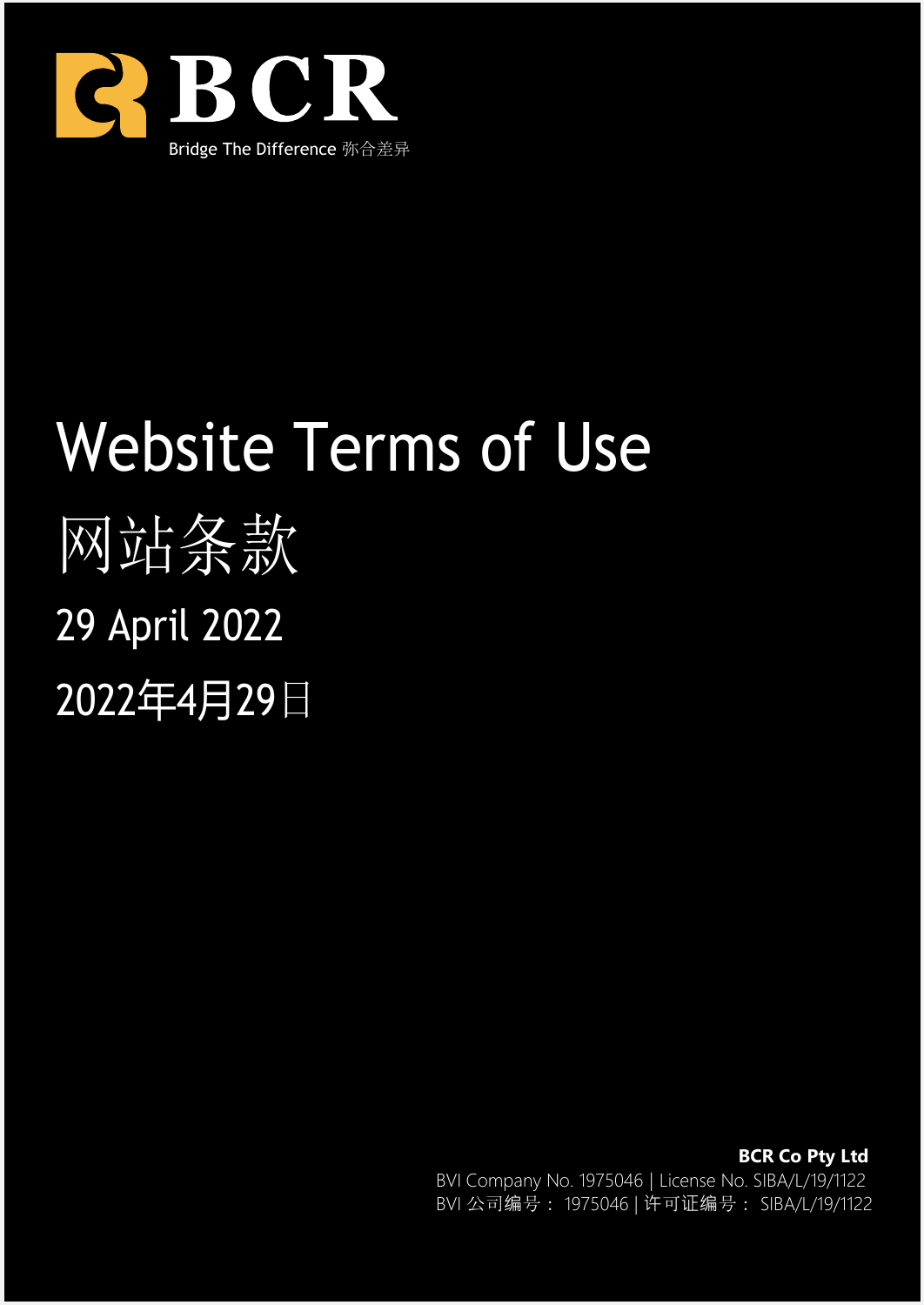

The website www.thebcr.com ('Website') is owned and operated by BCR Co Pty Ltd ('BCR' 'we', 'us', or 'our'), a company incorporated and regulated in The British Virgin Islands by Financial Services Commission (FSC), (SIBA/L/19/1122).

BCR Co Pty Ltd('BCR'、"我方"或"我们"),一家由英属维尔京群岛金融委员会("FSC"), (SIBA/L/19/1122)颁发 许可和进行管理的公司, 其拥有并运行网站 [www.thebcr.com](http://www.thebcr.com/) ('网站')。

Your access to and use of the Website is subject to these Website Terms of Use, our Client Agreement and any notices, disclaimers or other terms or statements contained on the Website (collectively referred as 'Terms of Use'). By using the Website, however accessed, you signify your agreement with and understanding of the following Terms of Use pertaining to both this site and any material at it.

你方在访问和使用网站时,应遵照本网站使用条款规定、我方客户协议以及网站中所列出的通知、免责声明或其它条款 或声明要求(统称为'使用条款')。在访问使用本网站时,你方应表明同意并了解与本站点及其任何材料有关的下列使 用条款规定。

#### **I. Important Information about the Website** 关于网站的重要信息

1. The information contained on the Website is not guaranteed, is strictly for informational purposes only and subject to change at any time without notice. Your continued use of the site will constitute as an acceptance of the modified Terms of Use. The materials described on the Website may vary from time to time and may not always be available and may be restricted.

对网站中所含信息不做保证,仅限咨询目的,并在发生变化时,不预先通知。你方继续使用站点,将构 成接受对使用条款的修改。网站中所述材料会不定期发生变更,并无法始终提供,并可能受到限制。

#### **II. Visitor Responsibility** 访客责任

- 1. The information on the Website is not directed or intended for distribution to, or use by, any person in any country or jurisdiction where such distribution or use would be contrary to local law or regulation. 不得向当地法律或条例禁止分发的国家或管辖区域内的人员分发本网站信息,或允许其使用。
- 2. The material in the Website is not to be construed as a recommendation; or an offer to acquire, buy or sell; or the solicitation of an offer to acquire, buy or sell any security, financial product, or instrument; or to participate in any particular trading strategy in any jurisdiction in which such an offer or solicitation, or trading strategy would be illegal. 不应将本网站中的材料解释为一种建议;或购并、买入或卖出的提议;或购并、买入或卖出任何证券、 金融产品或产品的提议;或在将该类提议或交易策略视为非法的管辖区域内,参与任何特定交易策略。
- 3. There are legal requirements in various countries which may restrict the information which we are lawfully permitted to provide to you. Accordingly, unless expressly stated otherwise, the information on the Website is not intended for any person who is a resident of any country of the jurisdiction where such distribution or use would be contrary to local law or regulation. 对于我方合法向你方提供的信息,根据不同国家的法律要求,有时可能会受到限制。相应地,除另有明 确说明外,不得向当地法律或条例禁止分发的国家或管辖区域内的人员分发本网站信息,或允许其使 用。
- 4. It is the responsibility of visitors to this Website to ascertain the terms of and comply with any local law or regulation to which they are subject. In addition, you must be over 18 years of age to use the products and services we offer. 本网站访客应符合当地法律或条例规定。此外,在使用我方提供的产品和服务时,你方应年满18岁。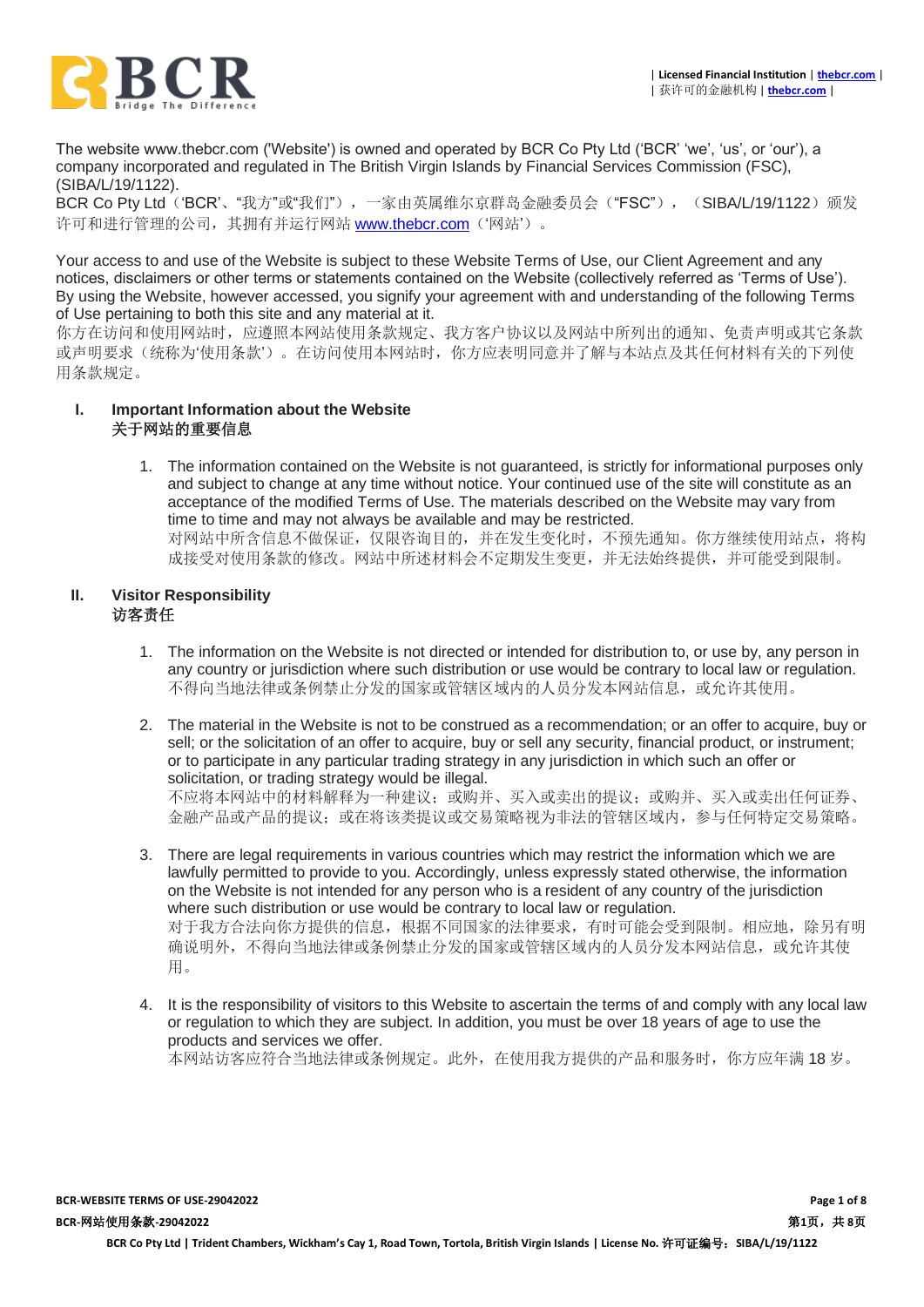

#### **III. General Conditions** 一般条件

- 1. Our Terms of Use are governed by the law in force in the British Virgin Islands ('applicable law'), and the parties irrevocably submit to the non-exclusive jurisdiction of the courts of the British Virgin Islands and courts of appeal from them for determining any dispute concerning the Terms of Use. 我方使用条款符合英属维尔京群岛生效法律要求("适用法律")。有关使用条款的任何争议,双方应不 可撤销的提交至英属维尔京群岛的非专属管辖权法院及其上诉法院进行裁定。
- 2. These Terms of Use can be modified at any time and you agree to continue to be bound by these Terms of Use as modified. We will give you notice of these changes by publishing revised Terms of Use on the Website – we will not separately notify you of these changes. 可随时修改该类使用条款,并且你方应同意继续遵照该类经修改的使用条款。通过在网站上发布经修订 的使用条款,我方将该类变更通知于你方–我方不会单独通知你方有关该类变化。
- 3. If the whole or any part of a provision of these Terms of Use are void, unenforceable or illegal in a jurisdiction it is severed for that jurisdiction. The remainder of the Terms of Use have full force and effect and the validity or enforce-ability of that provision in any other jurisdiction is not affected. This clause has no effect if the severance alters the basic nature of the Terms of Use or is contrary to public policy.

如在某些严格管辖区域内,本使用条款的全部或部分内容无法、无法执行或违法,则在任何其它管辖区 域内完全有效或可执行的本使用条款剩余部分则不受影响。如该分割改变了使用条款的基本性质或违反 国家政策规定,则该条款无效。

#### **IV. No Advice Given** 无建议

1. Unless otherwise expressly stated to the contrary, the Website is not designed for the purpose of providing personal financial or investment advice. The information on the Website is of general nature only and has been prepared without regard to any particular user's investment objectives, financial situation or needs.

除另有明确规定外,本网站不会提供个人金融或投资建议。网站信息仅为一般性质的信息,并非针对任 何特定用户的投资目标、财务状态或需求。

2. You should assess whether the information on the Website is appropriate to your particular investment objectives, financial situation and needs. You should do this before making an investment decision on the basis of the information on the Website. You can either make this assessment yourself or seek the assistance of any independent financial adviser. You should not construe any of the material on the Website as business, financial, investment, hedging, trading, legal, regulatory, tax, or accounting advice nor make the content as the primary basis for any investment decisions made by or on behalf of you.

在基于本网站信息,做出投资决定前,你方应评估本网站中的信息是否适合你方特定投资目标、财务状 态和需求。你方可自行评估或寻求任何独立财务顾问的帮助。你方不应将本网站上的任何材料解释为商 业、金融、投资、套购保值、交易、法律、监管、税务或会计建议,也不得将其内容作为你方或代表你 方做出任何投资决策的基本依据。

3. Unless otherwise expressly stated to the contrary, the information on the Website does not constitute nor should it be considered as a recommendation to invest in any financial products or services offered by us.

除另有明确规定外,本网站信息并不构成,也不应被视为对我方提供产品或服务进行投资的建议。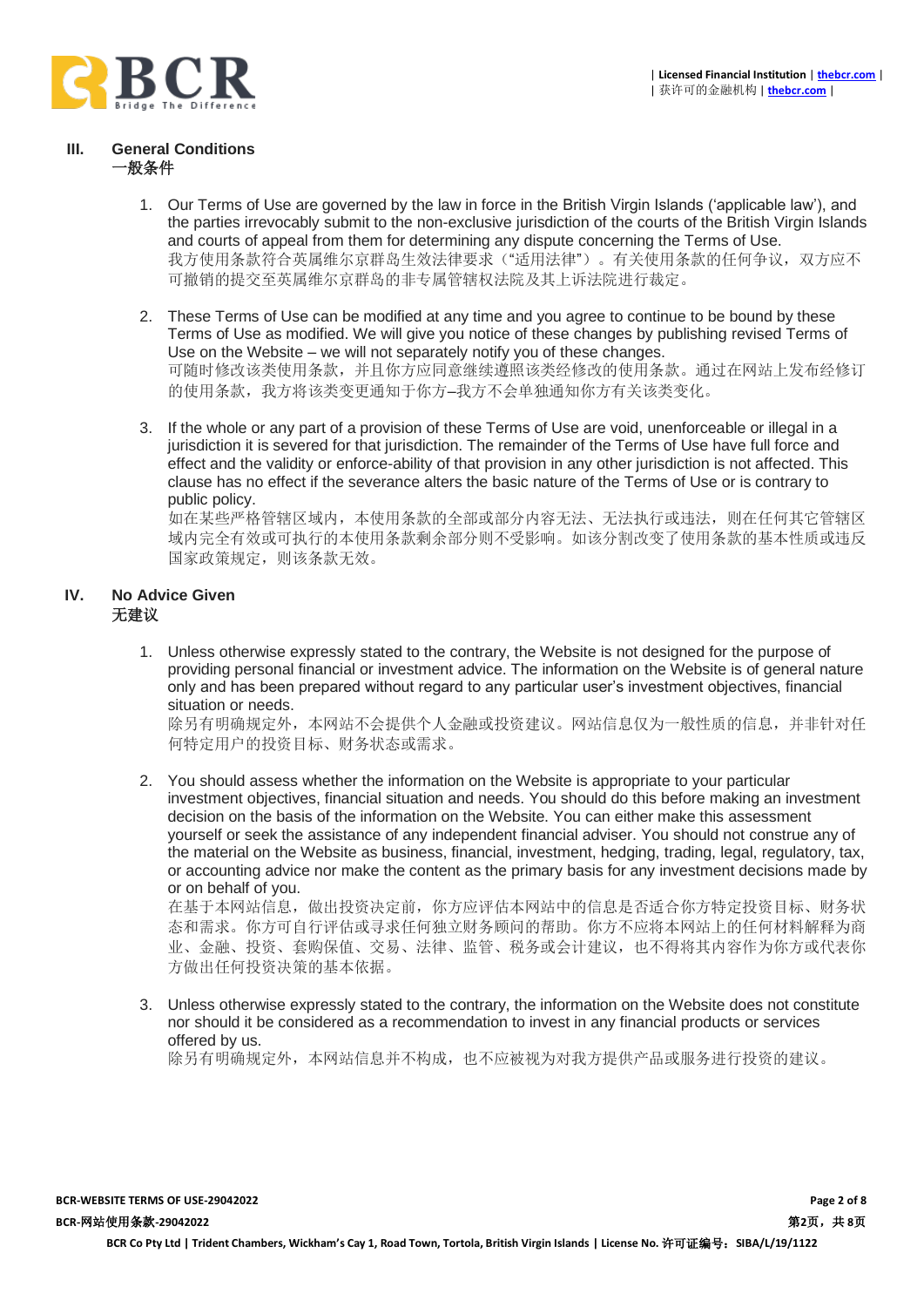

#### **V. Trademark and Copyright** 商标和版权

- 1. BCR is a registered trademark used by BCR Co Pty Ltd. BCR 是 BCR Co Pty Ltd.使用的注册商标。
- 2. Our logo and other marks displayed on the Website are the proprietary service marks or trademarks of us or our third-party partners. This may include names, terms and/or data which may or may not be identified with a symbol identifying it as a name, term or item in which copyright is claimed or a registered trademark is held. The lack of any such symbol should not, under any circumstances, be understood as meaning that the name, term or data is not the intellectual of either ourselves or a third-party.

在本网站上显示的我方标识和其它标志属于我方或第三方合作伙伴的专属服务标志或商标,其中包括术 语和/或数据,其采用或未采用符号,用于表明含有版权或注册商标的名称、术语或项目。在任何情况 下,缺少该类符号并不能被理解为我方或第三方不享有该类名称、术语或数据的知识产权。

- 3. Further, any third-party intellectual property used by us in the content of our website should not be interpreted as meaning that the third-party endorses or is in any way affiliated with us or with our business, nor that they make any representation regarding the advisability of trading in our products. 此外, 在我方网站中使用任何第三方知识产权, 不应被解释为第三方认可或附属于我方或我方业务, 也 不表明其就我方产品交易提供建议。
- 4. Except where necessary in order to view the information on the Website on your browser, or as permitted under the applicable laws or these Terms of Use, no information or content on the Website may be otherwise reproduced, adapted, uploaded to a third-party, linked to, framed, performed in public, distributed or transmitted in any form by any process without our specific written consent. 除了在必要时, 使用你方浏览器查看本网站上的信息, 或经适用法律或本适用条款许可, 未经我方特别 书面允许,不得复制、修改及上传本网站中的信息或内容至第三方,公开链接、帧技术、执行、分发或 以任何形式进行传输。
- 5. You acknowledge and agree that we shall be entitled to require you to remove any link from another website to the Website which you install without obtaining our prior written consent. 你方确认并同意如未经我方事先书面允许,我方应有权要求你方将本网站链接从其它网站上移除。
- 6. Our marks may not be used in connection with any product or service that is likely to cause confusion among consumers, or to disparage or discredit us. You may not use, copy, modify or display any of the trademarks, service marks, names or logos appearing on the Website without the express written permission of the owner thereof. 在任何产品或服务中使用我方标志时,不得对用户造成混淆,或对我方造成诋毁或不信任。未经所有人 明确书面允许,你方不得使用、复制、修改或显示本网站上出现的任何商标、服务标志、名称或标识。
- 7. Apple, the Apple logo, Mac, iPhone, iPad, iPod touch, and iTunes are trademarks of Apple Inc, registered in the US and other countries. App Store is a service mark of Apple Inc. Apple, the Apple logo, Mac, iPhone, iPad, iPod touch,和 iTunes 是在美国和其它国家注册的 Apple Inc 商标。App Store 是 Apple Inc.的服务标志。
- 8. Android is a trademark of Google Inc. Android 是 Google Inc.的商标
- 9. Windows is a registered trademark of Microsoft Corporation in the United States and other countries. Windows 是 Microsoft Corporation 在美国和其它国家的注册商标。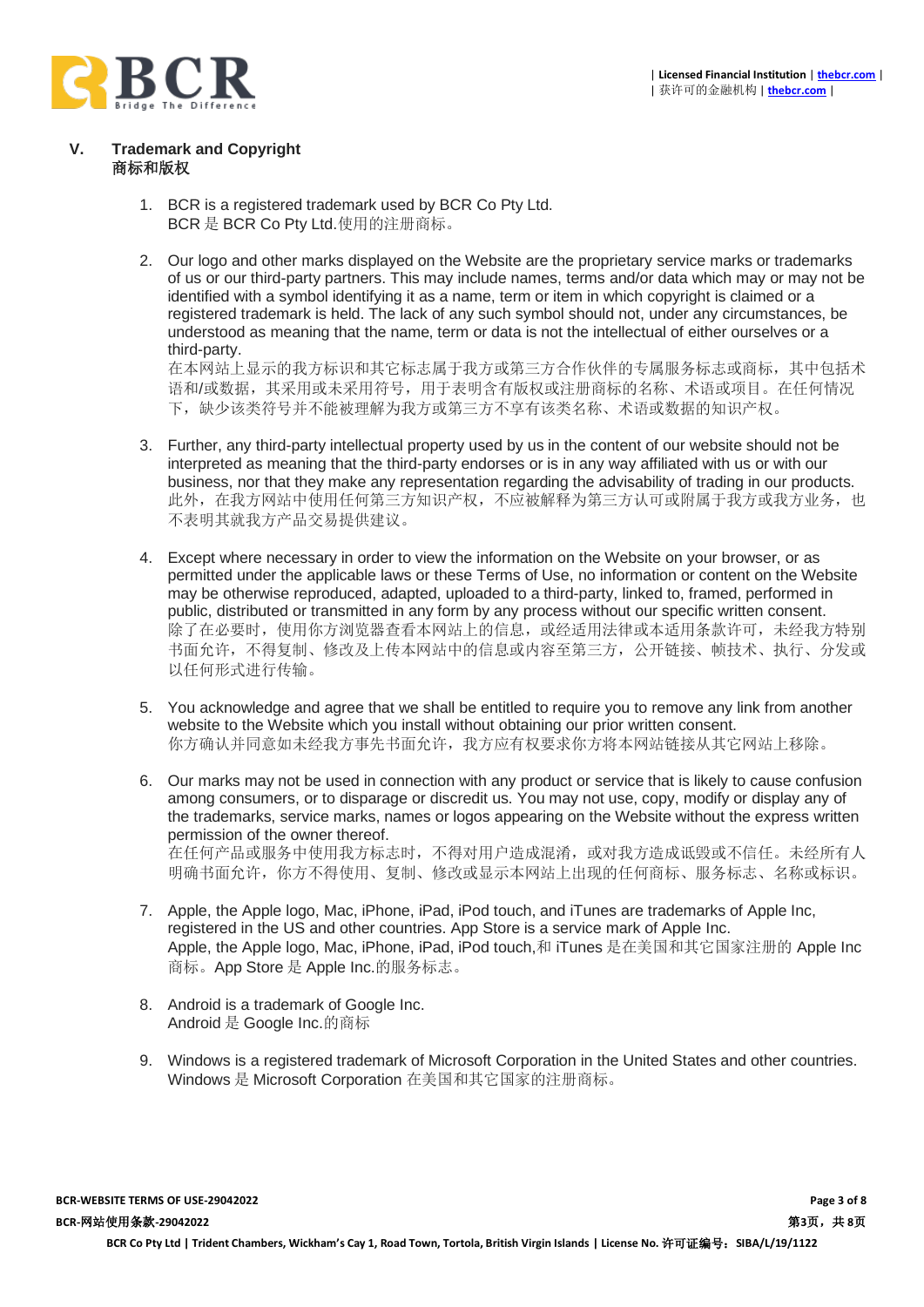

#### **VI. Products and Services** 产品和服务

- 1. Not all products and services referred to on the Website are necessarily provided by us. The identification or use of any third-party products, services, websites or networks is not an endorsement of such products, services or websites or networks. The Website may allow you to access websites and networks provided by persons other than us via a hypertext or other link. 我方并不提供网站上所指的全部产品和服务。对任何第三方产品、服务、网站或网络的确认或使用,并 不表示对该类产品、服务、网站或网络的认可。通过超级链接或其它链接,本网站可允许你方访问除我 方以外,由其他人提供的网站或网络。
- 2. We accept no responsibility or liability of any kind in respect of any materials on any website or network that is not under our direct control. We provide such links solely as a convenience to you. We make no representations concerning the content of the site. We may not have necessarily tested any information, software, or products found on any of the sites and therefore do not make any representations regarding the content or sponsors of the site, or the suitability or appropriateness of the products or transactions described therein.

对于未经我方直接控制的网站或网络上的材料,我方不承担任何责任。我方提供该类链接,仅限为你方 提供便利。对于该类站点的内容,我方不做任何保证。我方未必对该类站点的任何信息、软件或产品进 行测试。因此,不对该类站点的内容或发起人,或其中所述产品或交易的适合性予以保证。

3. You acknowledge that your access to such other websites or networks via such a link may require us to provide certain information about you to the proprietor of that website or network. 你方确认你方通过该链接访问其它网站或网络,可能会要求我方向该类网站或网络的所有人提供有关你 方的信息。

# **VII. Third-Party Offers** 第三方法优惠信息

1. The Website may contain references to other special offers or promotions by persons who are not part of BCR.

本网站可能包含非 BCR 人员提供的其它特价优惠或促销链接。

2. Subject to any applicable law which cannot be excluded, we make no warranties or representations regarding the quality, accuracy, merchantability or fitness for purpose of the goods or services available from these persons. Your obtaining of goods or services from these persons is at your own risk. You indemnify each member of BCR against all liability, loss, damage, cost and expense arising from or relating to your obtaining goods or services from a third-party referred to in the Website. 依照任何必要的适用法律要求,我方对于该类人员提供商品或服务的质量、精确性、适销性或适用性, 不做任何担保或保证。对于从该类人员获取商品或服务,你方应自行承担相应风险。对于本网站所指 的,你方从第三方获取商品或服务,而引发或相关的全部责任、损失、损害、成本和费用,应由你方向 BCR 的各成员做出赔偿。

#### **VIII. Use of Products and Services** 产品和服务的使用

- 1. Your use of our products and services does not give you ownership of any intellectual property rights in our products or services or the content you access. 你方使用我方产品和服务,并不表示你方拥有所访问的该类产品或服务的任何知识产权。
- 2. You may not use content from our products and services unless you obtain permission from its owner or are otherwise permitted by law. These Terms of Use do not grant you the right to use any branding or logos used in our products and services. Please do not remove, obscure, or alter any legal notices displayed in or along with our products and services.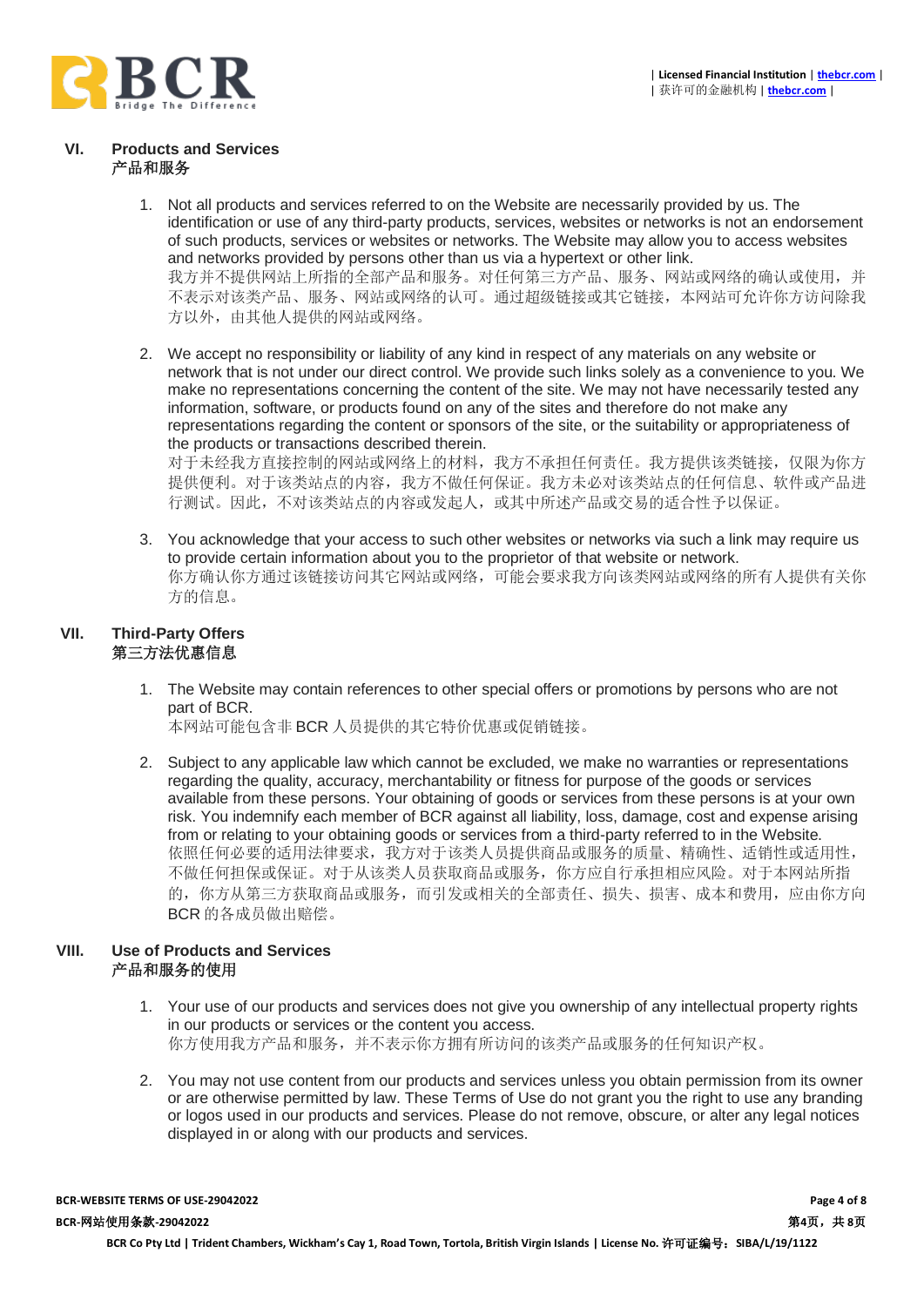

在你方获得所有人许可或法律许可前,你方不得使用我方产品和服务中的内容。本使用条款并不允许你 方使用我方产品和服务的任何商标或标识。请勿移除、掩蔽或修改我方产品和服务中显示的任何法律通 知。

- 3. You also agree your access to the website is through a web browser and not any other unauthorised third-party applications to access the website or any other page of the website. Except as expressly provided herein, you may not use, download, upload, reproduce, copy, duplicate, print, display, perform, republish, sell, license, post, transmit, disseminate, redeliver using 'framing technology', otherwise distribute, or commercially exploit in any way, the website or any portion thereof or any information or content on the website, without our prior written permission. 你方也应同意通过网页浏览器访问网站,而不是通过任何未授权的第三方应用程序访问网站或网站的任 何其它页面。除本处另有明确规定外,未经我方事先书面允许,你方不得使用、下载、上传、转载、复 制、复印、打印、显示、执行、再版、出售、许可、发布、传输、传播、采用'帧'技术重新发送、分发 或商用网站或其所含的任何信息或内容。
- 4. We reserve the right to investigate and take legal action against any illegal and/or unauthorised use of our products and services, including (but not limited to): unauthorised access to the website through a third-party application, robot, spider, automated device, or data mining or extraction tool or other unauthorised means; interference with the site; any action that imposes unreasonable load on the site; or any link to any page of the site other than the Home Page. Our decision not to pursue legal action for any violation of the Terms of Use shall not be construed as a waiver of the Terms of Use or our legal rights.

我方有权调查并起诉有关对我方产品和服务的任何非法和/或未授权使用,包括(但不限于):第三方 应用程序、爬虫程序、蜘蛛程序、自动设备、数据挖掘、拔插件工具或其它未授权方式;对站点的干 扰;对站点造成不合理负债的任何行动;或对除主页以外的站点页面进行链接。我方关于放弃对违反本 使用条款提出诉讼的决定并不应被解释成对本使用条款或我方法定权利的放弃。

#### **IX. Data Accuracy** 数据精确性

1. With respect to any market data or other information that we or any third-party service provider display on the Website:

我方或任何第三方服务提供商在网站上显示的市场数据或其它信息:

- i. such data is indicative only and we and any such provider are not responsible or liable if any such data or information is inaccurate or incomplete in any respect; 该类数据仅供参考。如该类数据或信息不准确或不完整,我方和提供商均不承担责任;
- ii. we and any such provider are not responsible or liable for any actions that you take or do not take based on such data or information; and 对于你方基于该类数据或信息,是否采取相应举措,我方和供应商均不承担责任;及
- iii. such data or information is proprietary to us and/or any such provider and you are not permitted to re-transmit, redistribute, publish, disclose or display in whole or in part such data or information to third-parties except as may be required by any law or regulation. 该类数据或信息为我方和/或供应商专有。除法律或条例另有要求外,你方不得转发、重新分 发、发布、披露或展示全部或部分该类数据或信息至第三方。
- 2. We endeavour to ensure the integrity and accurateness of the Website but makes no guarantee that the information or materials are current or accurate at all times and it should not be relied upon as such. It is possible that the site includes typographical errors, inaccuracies or other errors, and that unauthorised additions, deletions and alterations could be made to the site by third-parties. To the extent permitted by law, we do not accept any responsibility arising in any way from errors in, or omissions from, this information.

我方将尽力确保本网站的完整性和准确性,但并不保证信息或材料始终是最新或精确的。站点可能包括 印刷错误、不准确或其它错误,以及第三方对站点的未授权添加、删除和变更。在法律允许的范围内, 对于信息错误或疏漏,我方不承担责任。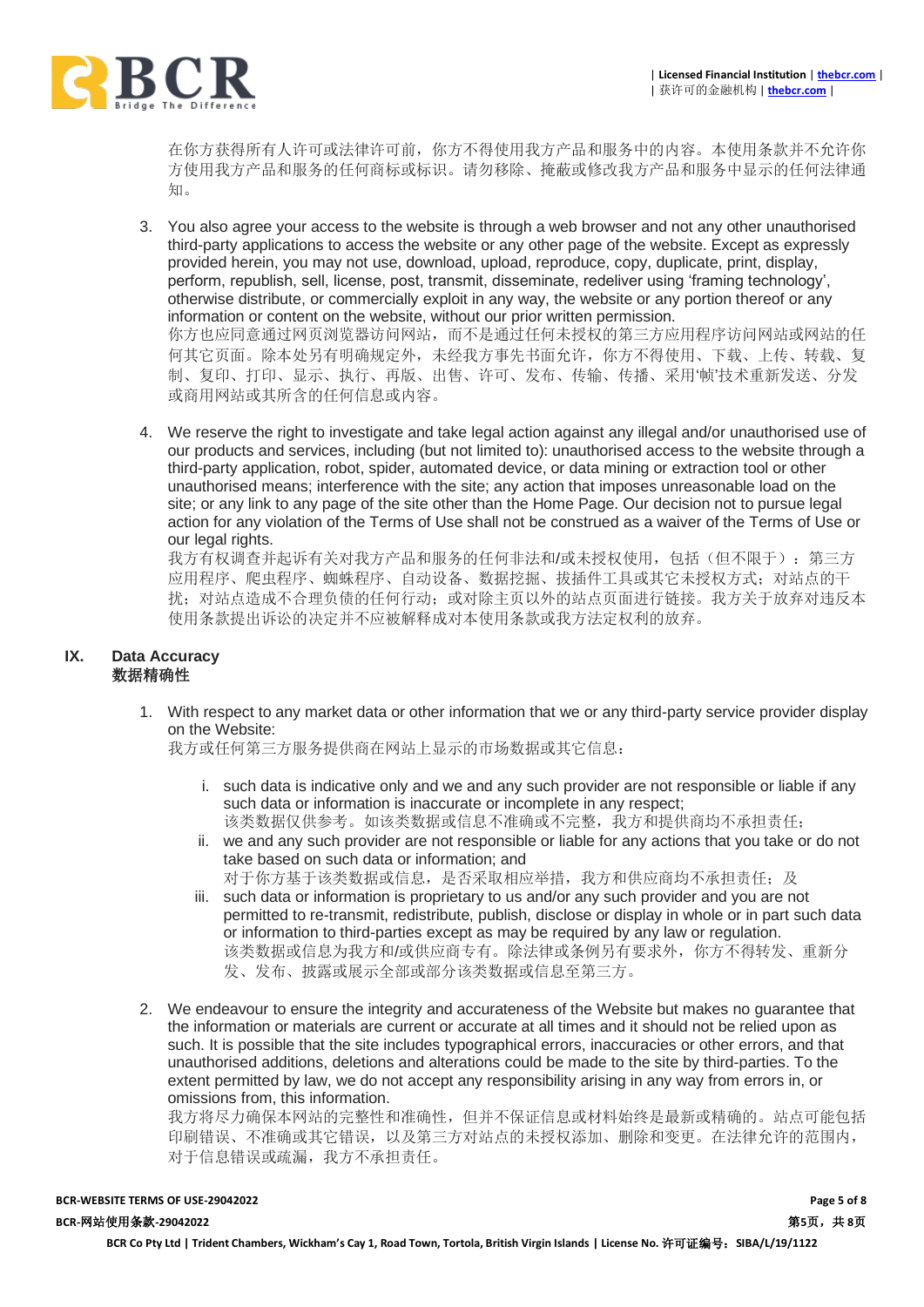

3. In the event that an error arises, please inform us so it can be corrected immediately. 如发生错误,请通知我方,以便予以立即纠正。

#### **X. Performance Warranties** 实施保证

- 1. Other than as expressly set out in these Terms of Use or additional terms, neither us nor our parties make any specific promises about our products and services. We don't make any commitments about the content within our products and services, the specific functions of 除本使用条款或附加条款另有明确规定外,我方及相关方均不对我方产品和服务做出任何特定承诺。我 方不会对我方产品和服务内容及其特定功能做出任何承诺。
- 2. our products and services, or their reliability, availability, or ability to meet your needs. We provide our products and services on 'as is' and 'as available' basis. 我方产品和服务或其可靠性、可用性或性能符合你方需求。我方将基于'原样'和'按需'提供我方产品和服 务。
- 3. Unless otherwise stated to the contrary, we make no guarantees of any particular rate or return, the performance of any investment or the repayment of capital from any investment. Investment is subject to investment and other risks. Possible risks could include delays in repayment and loss of income or capital invested.

除另有说明外,对于任何特定价格或回报、投资实施或投资回报,均不做任何保证。投资存在风险。合 理风险包括偿付延迟和收入或投资损失。

4. Some jurisdictions provide for certain warranties, like the implied warranty of merchantability, fitness for a particular purpose and non-infringement. To the full extent permitted by applicable law, we exclude all warranties.

某些管辖权会提供一定的担保,比如:默认的适销性保证、特定目的适合性及无违反。在适用法律的最 大允许范围内,我方将免除全部保证。

#### **XI. Limitation of Liability** 责任限制

- 1. To the maximum extent permitted by law, neither us nor our affiliates, or the directors, officers, employees, agents or our representatives (the 'Parties') shall be held liable to you or any third-party in any way for any loss or damages of any kind arising out of the use of, access to, reliance on, inability to use or improper use of the website, any information posted on the website by its users, or any other information, content, materials or products and services available on the website (including, without limitation, damage to your computer or computer systems or settings, loss of data, revenue or profits, which you may suffer due to the use, delay in using, or inability to access the Website, or in any other way connected with the Website, including from the downloading of any software from the Website). 在法律允许的最大范围内,我方及我方关联方,或董事、管理人员、员工、代理人或我方代表('双 方')均不会就下列情况,对你方或任何第三方负责,包括使用、访问、依赖、无法使用或不正确使用 网站,用户在网站上发布信息,或网站上的其它信息、内容、材料或产品及服务引起的任何损失或损害 (包括但不限于因延迟使用或无法访问网站,或连接网站,包括从网站下载软件,从而对你方计算机或 计算机系统或设置造成的损坏、数据、收入或利润损失)。
- 2. Our liability for negligence, breach of contract or contravention of any law as a result of our failure to provide the Website or any part of it, or for any problems with the Website, which cannot be lawfully excluded, is limited, at our option and to the maximum extent permitted by law, to resupplying the Website or any part of it to you, or to paying for the resupply of the Website or any part of it to you. 因我方无法提供本网站或其任何部分,或未能依法排除的网站问题所引起的我方过失责任或违约责任是 有限的。根据我方选择,及在法律允许的最大范围内,向你方重新提供本网站或其任何部分,或就重新 提供本网站或其任何部分,向你方支付费用。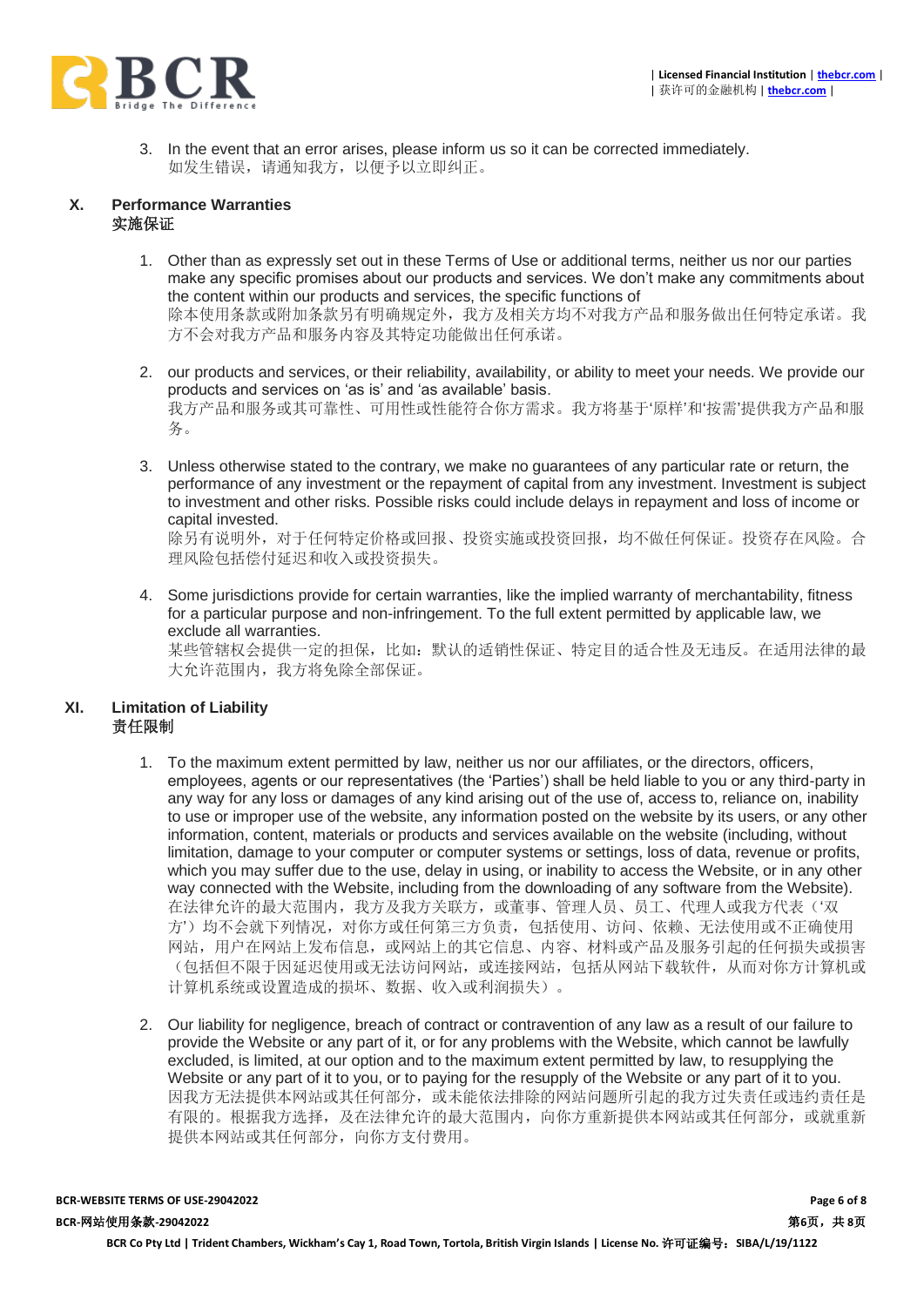

3. We disclaim any representation or warranty that the website or materials will meet your requirement or that the website or any software will be uninterrupted, secure or free from errors or viruses. 对于网站符合你方要求,或网站或任何软件不被中断,安全、无错误或无病毒,我方均不做出保证或担 保。

#### **XII. Your Privacy** 你方隐私

1. Your use of the Website may be monitored by us, and the resultant information may be used by us for our internal business purposes.

我方会对你方使用本网站进行监测,并将由此所得的信息用于我方内部业务目的。

2. Further information regarding the use of your personal information is available in our Privacy Policy. This explains how we treat your personal data and protect your privacy when you use our products and services.

有关你方个人信息使用的详细信息,见我方隐私政策。在此,对我方在使用我方产品和服务时,我方处 理你方个人信息及保护你方隐私的情况进行了说明。

## **XIII. Live Chat and Instant Messaging Facility** 实时聊天和即时消息工具

- 1. Note that Live Chat and Instant Messaging conversations are recorded and may be used for our compliance or training purposes. 请注意,"实时聊天"和"即时消息"对话会被记录,并用于我方合规或培训目的。
- 2. Conversations on these systems or facilities are for your general information only and we do not solicit any action based upon it. We do not take into account the particular investment objectives, financial situation or needs of individual clients. Before acting on any information or advice, you should consider how suitable it is to your particular circumstances and, if necessary, seek professional advice.

关于该类系统或设施的会话内容仅供你方参考。我方不会就此采取任何行动。我方不会涉及个人客户的 特定投资目标、财务状况或需求。在采用任何信息或建议之前,你方应考虑到其是否适合你方的特定情 况。必要时,可寻求专业建议。

### **XIV. Notices** 通知

1. We may send notices to the email address provided to us by you. It is your responsibility to ensure that you notify us of any change to your email address. Any notice sent by us to your email address shall be deemed to have been delivered at the time of sending. 我方会将通知发送到你方提供的电子邮件中。你方应确保在你方电子邮件地址发生变更时,通知我方。 我方向你方电子邮件地址发送的任何通知,应被视为在发送时送达。

#### **XV. Product Risk Warning** 产品风险警告

- 1. The products and services described on the Website involve significant risks and may not be suitable for all investors. You should not enter into any transactions unless you have fully understood all the risks involved and have independently determined that such transactions are appropriate for you. 本网站中所述产品和服务涉及显著风险,并不适合所有投资者。在你方完全了解所涉及全部风险,并独 立判定该类交易是否符合你方之前,不应进行任何交易。
- 2. A Risk Disclosure Policy is available on the Website and should be considered prior to deciding to conduct a transaction with us. 本网站含有风险披露政策。在决定开展与我方的交易之前,请阅读本政策。

**BCR-WEBSITE TERMS OF USE-29042022 Page 7 of 8**

**BCR-**网站使用条款**-29042022** 第**7**页,共 **8**页